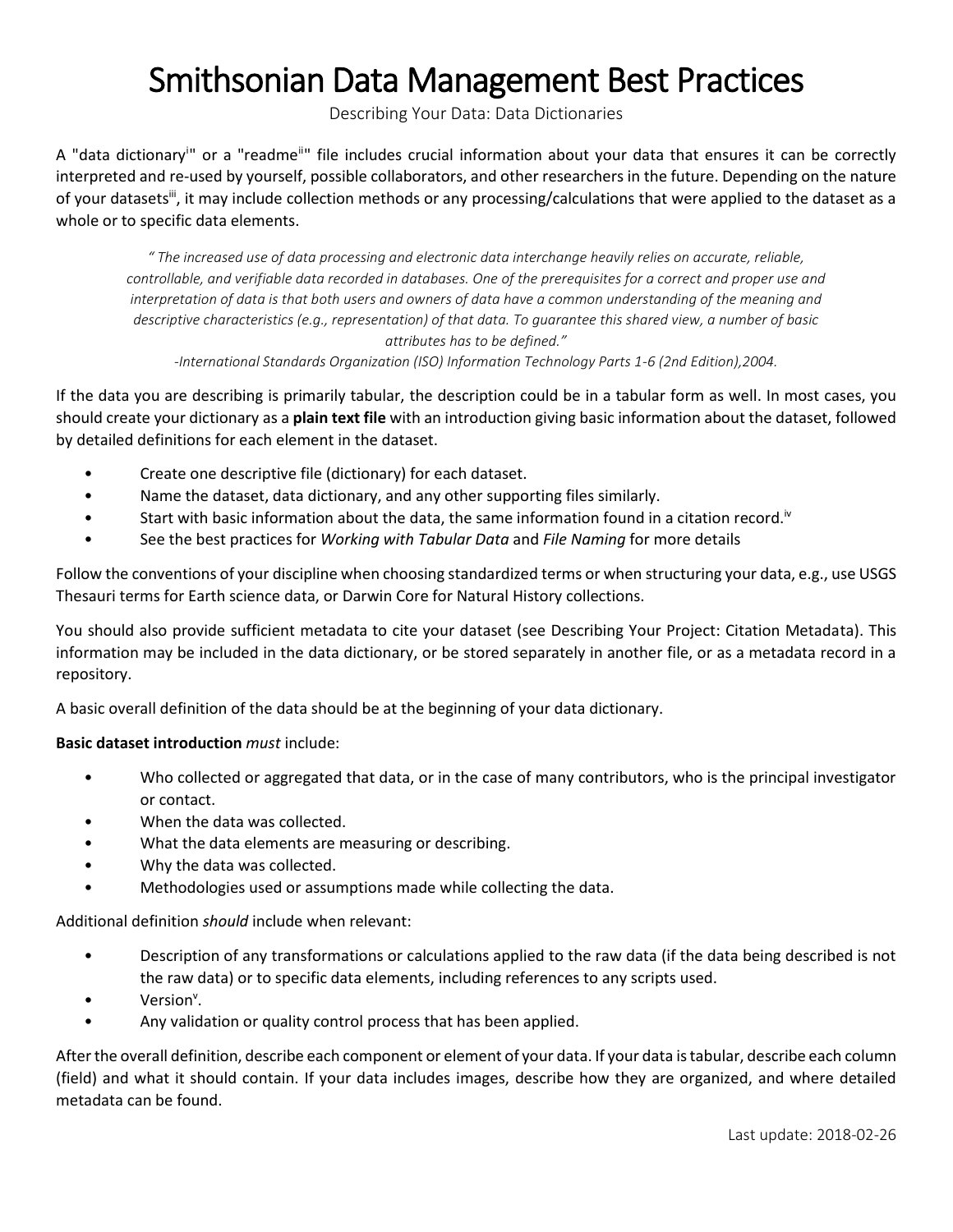Data element description may include:

- Element name as found in the dataset, i.e., the data label, column header, or filename.
- A full "human readable" name of the element if the dataset uses codes or abbreviations.
- A definition of the data element.
- Any units of measure and precision (if applicable), e.g., "measured in meters, rounded up to the nearest .01 meter".
- The format of the data element (if applicable), such as integer, text, date-time, etc.
- All valid/allowed values.
- Any codes, symbols or abbreviations used in the values themselves.
- If the element is required or not.
- The source of the controlled vocabulary or thesaurus used (if applicable).
- The source of the data element, e.g., sensor, observation, etc.
- If the element is "null"(for a non-required element) the convention for how that is represented, e.g., "unk", "-999999"

## Example

File 1: Amendment seed packets and fungi all.txt

This datafile includes the numbers of protocorms recovered from seedpackets exposed to amendment with different organic amendments, compared to no amendment. Data were collected 2010-04-02 and 2010-04-08 with results published in the paper "title of paper." Missing data are indicated by a ".". Data were collected by M------- and R-------. Questions should be directed to M--------.

Column headings:

Species: The orchid species of seeds added to the plot in seedpacket. Goodyera=Goodyera pubescens; Liparis=Liparis liliifolia; Tipularia=Tipularia discolor

Site: Designated numerically 1-6. All sites are forest stands at the Smithsonian Environmental Research Center, Edgewater, Maryland, USA. Sites 1-3 are old stands and 4-6 are young stands (see Siteage, below).

Subplot: Designates the subplot location within each site. Thirty-six subplots were arranged in a square with columns labeled A-F and rows labeled 1-6.

Siteage: Old=120-150year old forest. Young-50-70year old forest.

Treatment: The amendment added to a subplot (Leaves=tulip poplar leaf litter; Wood=chipped fresh tulip poplar wood). Subplots with no amendment added are designated Control.

Inoculated?: Designates whether mycorrhizal host fungi were inoculated into the subplot.

fungusyn: Indicates whether appropriate host fungi were detected (1) or not (0) using PCR amplification of the soil in the subplot.

fungusInt: A semi-quantitative measure of the abundance of appropriate host fungi. The intensity of fluorescence by a post-PCR gel band 0=no band visible to 3=intensely bright fluorescence.

fung2YN: For Tipularia discolor, indicates whether an appropriate host fungus was detected (1) or not (0) using PCR amplification of the soil in the subplot using a second primer set (TipC2F/TipR) that detects an appropriate host fungus not detected by the first primer set (TipC1F/TipR).